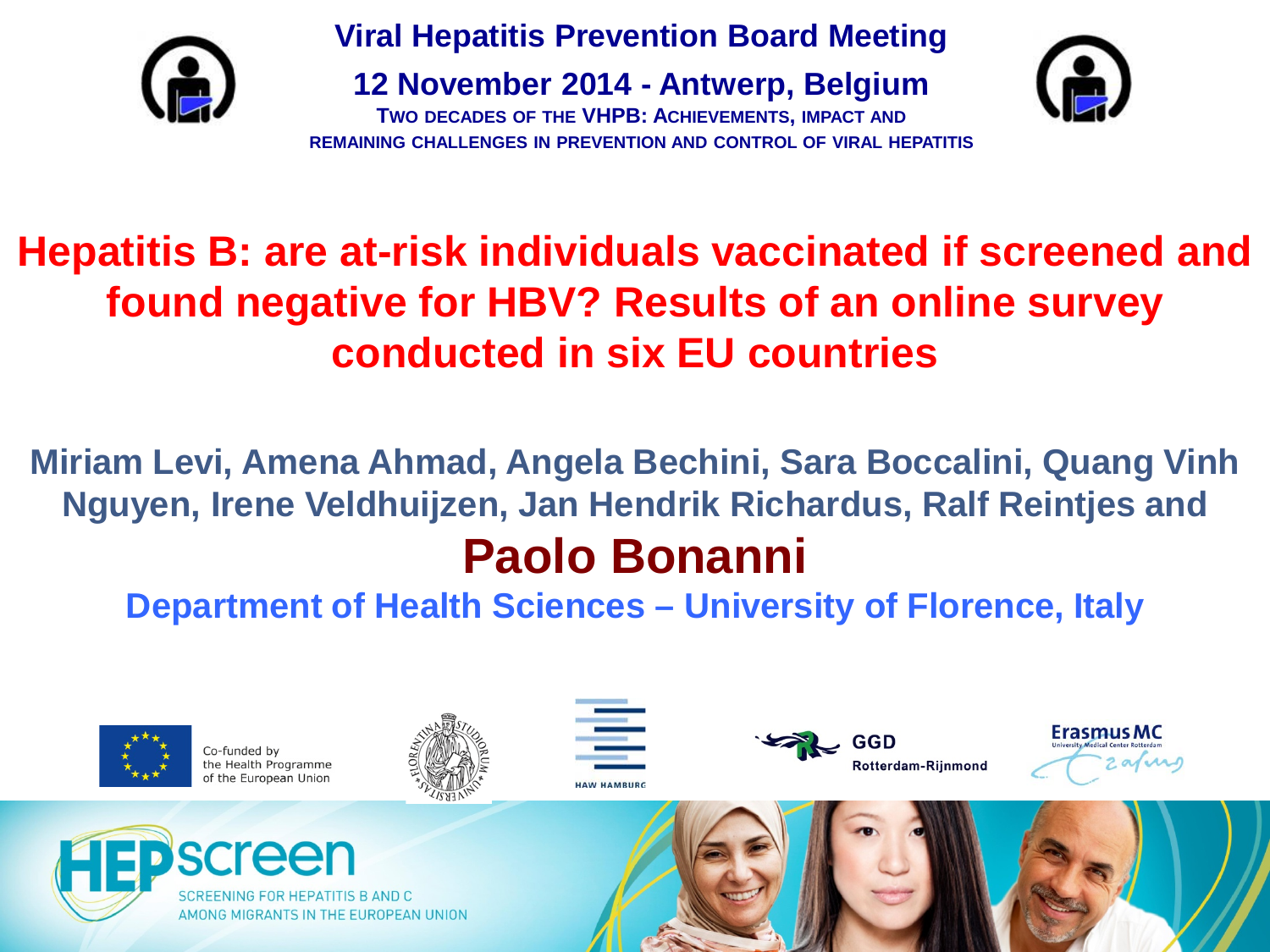#### **Background**

- Vaccination against hepatitis B was introduced in 1982
- 181 countries implemented routine hepatitis B vaccination compared with 31 countries in 1992, year of the resolution by the World Health Assembly recommending global vaccination against hepatitis B
- Currently, 95% of new infections are estimated to occur among unvaccinated adults
- Universal vaccination approach determined an overall decline in the number of acute cases and a reduction in the carrier rate
- Six European countries DK, FIN, I, N, S and the UK- adopt a

targeted risk-group based vaccination approach

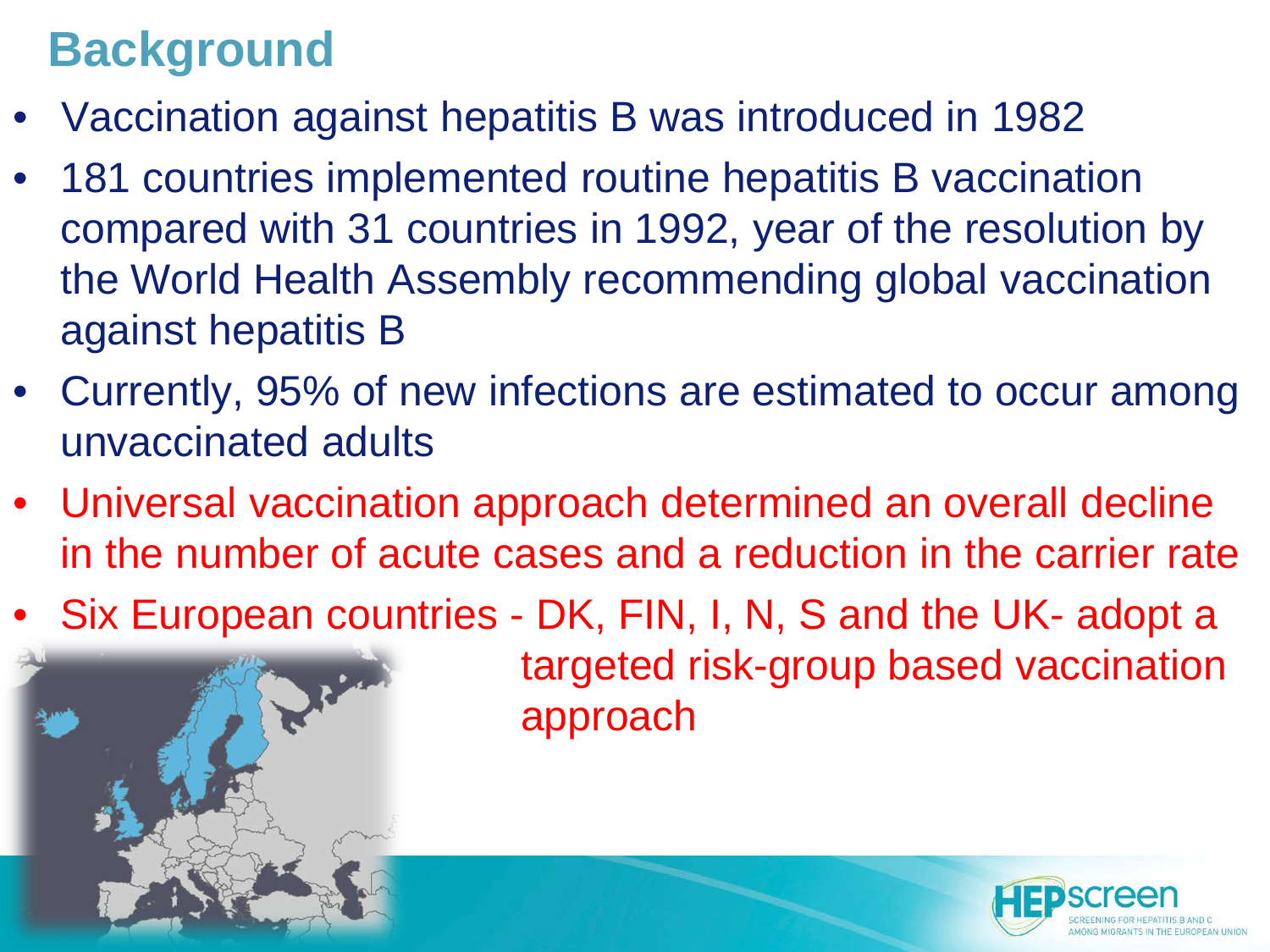#### **Aims and objectives**

- To understand current hepatitis B vaccination practices in migrants from endemic areas and in specific at-risk groups in DE, HU, IT, NL, ES and the UK while assessing the implementation of existing national or international recommendations
	- $\triangleright$  People who inject drugs (PWID)
	- $\triangleright$  Sex workers
	- $\triangleright$  HIV positive patients
	- $\triangleright$  HCV positive patients
	- $\triangleright$  Household and/or sexual contacts of hepatitis B positive patients
	- $\triangleright$  Health care workers (HCWs)
	- $\triangleright$  Asylum seekers
	- $\triangleright$  Pregnant women

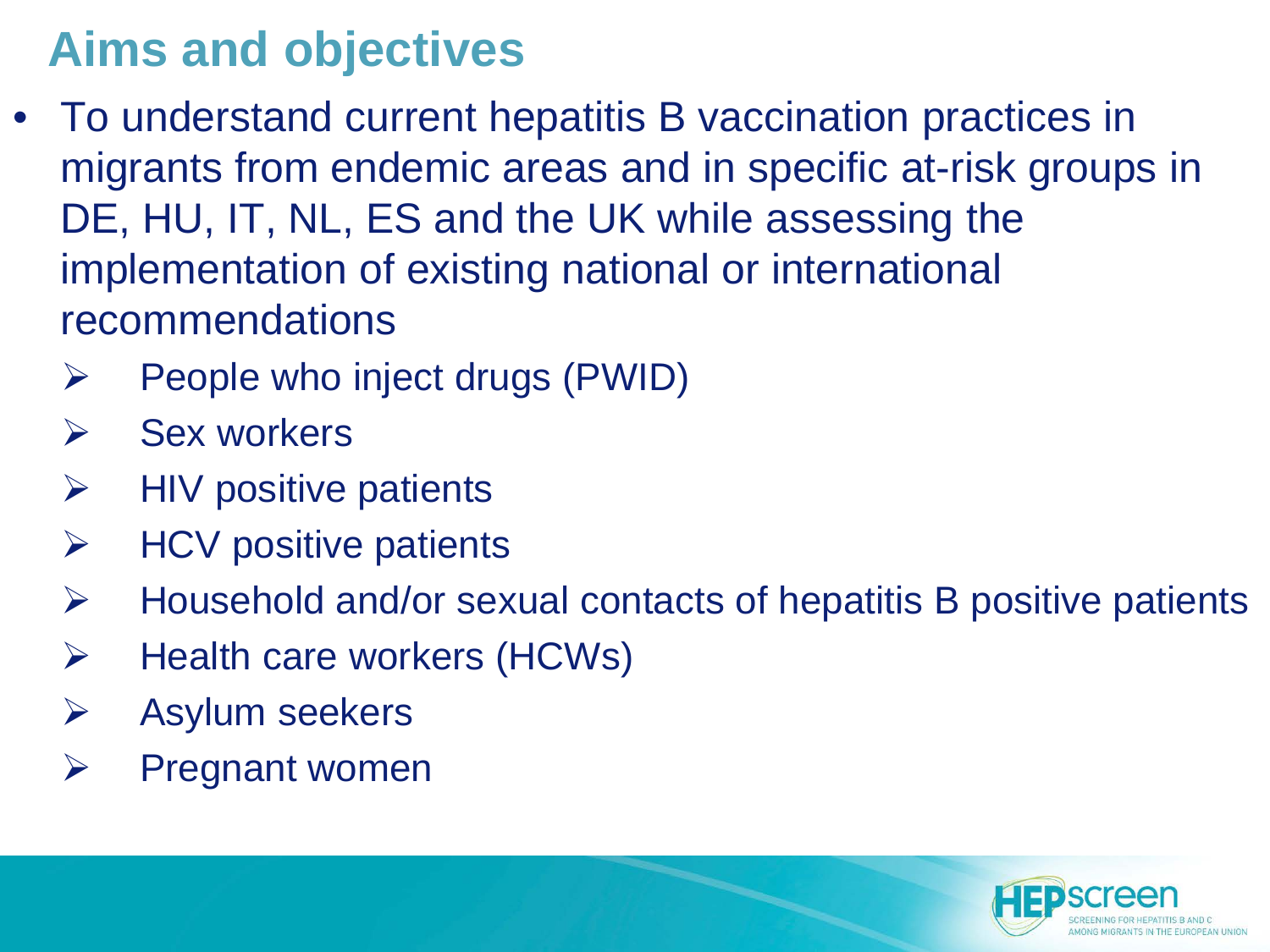# **Materials and methods (I)**

- Six semi-qualitative online surveys developed:
- 1. General screening (GS survey)
- 2. GP/Primary care pathway (GP survey)
- 3. Antenatal screening pathway (ANC survey)
- 4. Care for asylum seekers pathway (ASC survey)
- 5. Sexual health services/GUM pathway (SHS survey)
- 6. Specialist care pathway (SP survey)
- Some were contacted directly by the research team
- Membership lists of the EASL, ELPA and the World Hepatitis Alliance were also consulted, along with ECDC surveillance focal points and members of European/national public health associations
- A snowballing recruitment method was applied, contacting links and common members between associations to assist in identifying further recipients
- Rather than to reach a large representative sample of practising clinicians, the aim in each professional group was to reach 5-10 experts

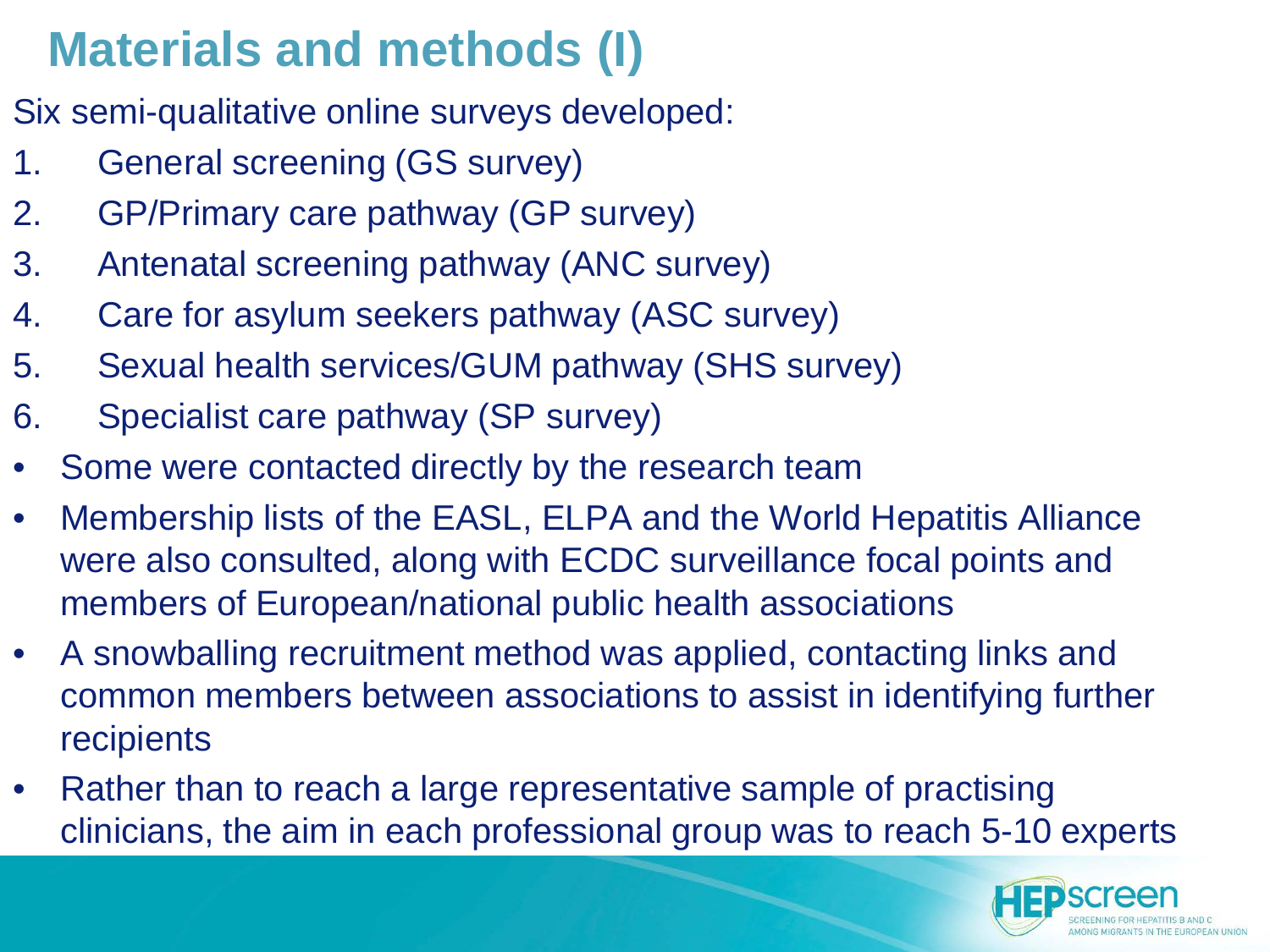#### **Materials and methods (II)**

- Professionals in all surveys were asked:
	- **If screened for hepatitis B, are individuals with negative screening results vaccinated?**
	- **If found to be positive for hepatitis B, are their negative household and/or sexual contacts vaccinated?**
- Possible answer options: Yes / Sometimes / No / Unsure
- Lime Survey (July September 2012)
- The analysis of the responses restricted to the answers of those who had previously reported in the survey that screening of the subgroups considered for hepatitis B is very commonly/sometimes practiced

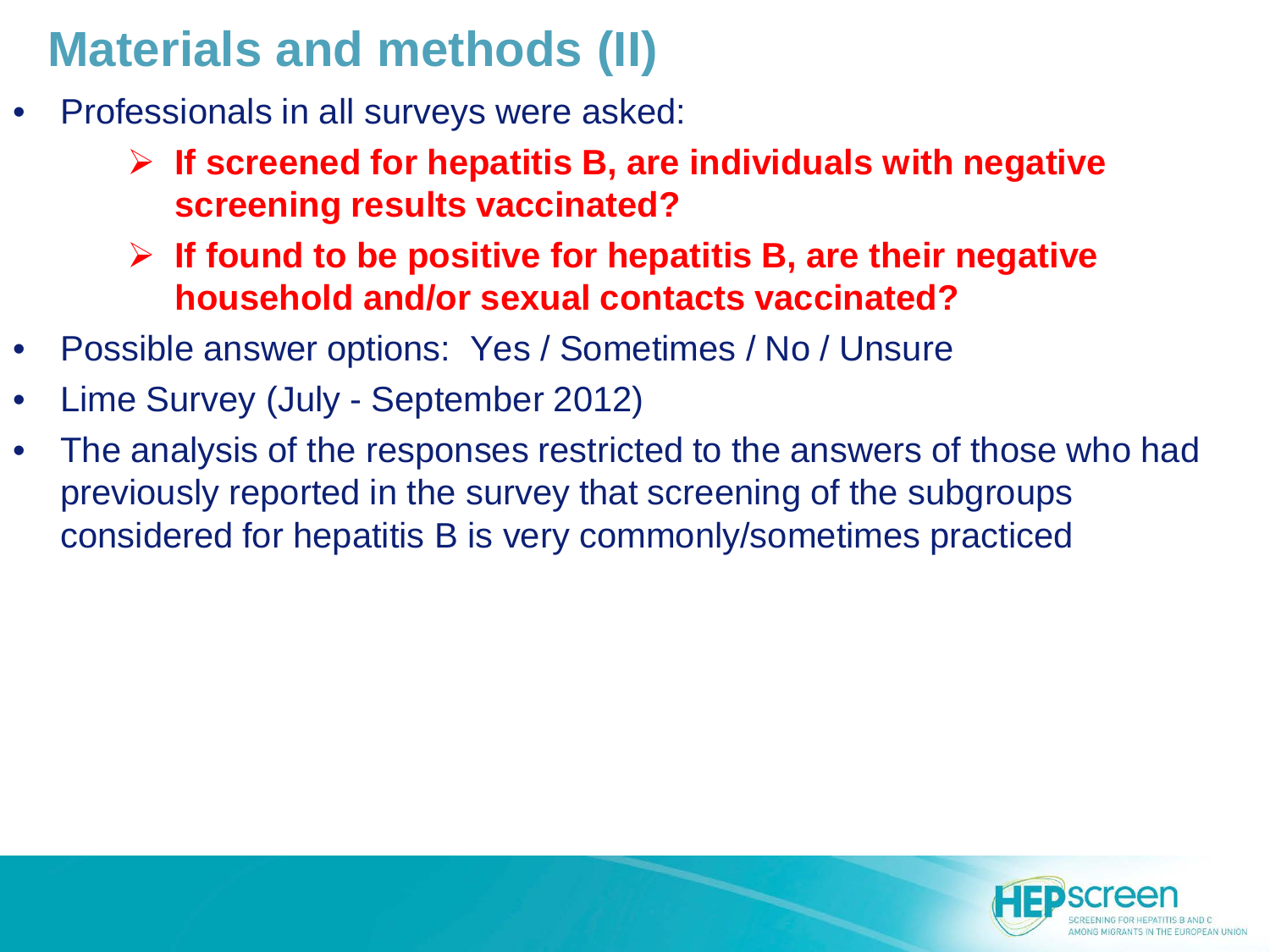#### **Population subgroups considered in each survey**

| <b>Population subgroups</b>    | <b>Expert survey</b> |                       |              |              |   |   |  |
|--------------------------------|----------------------|-----------------------|--------------|--------------|---|---|--|
|                                |                      | GS ANC ASC GPs SHS SP |              |              |   |   |  |
| People who inject drugs        | X                    |                       |              | X            | X |   |  |
| <b>Sex workers</b>             | X                    |                       |              | X            | X |   |  |
| $HIV + patients$               | X                    |                       |              | X            | X |   |  |
| HCV + patients                 | X                    |                       |              | X            | X | X |  |
| <b>Asylum seekers</b>          | X                    |                       | X            |              |   |   |  |
| <b>Migrants</b>                | X                    |                       |              | X            | X |   |  |
| Contacts of hep $B +$ patients | X                    | $\mathbf{X}$          | $\mathbf{X}$ | $\mathbf{X}$ | X | X |  |
| <b>Health care workers</b>     | X                    |                       |              |              |   |   |  |
| Pregnant women                 | X                    | X                     |              |              |   |   |  |

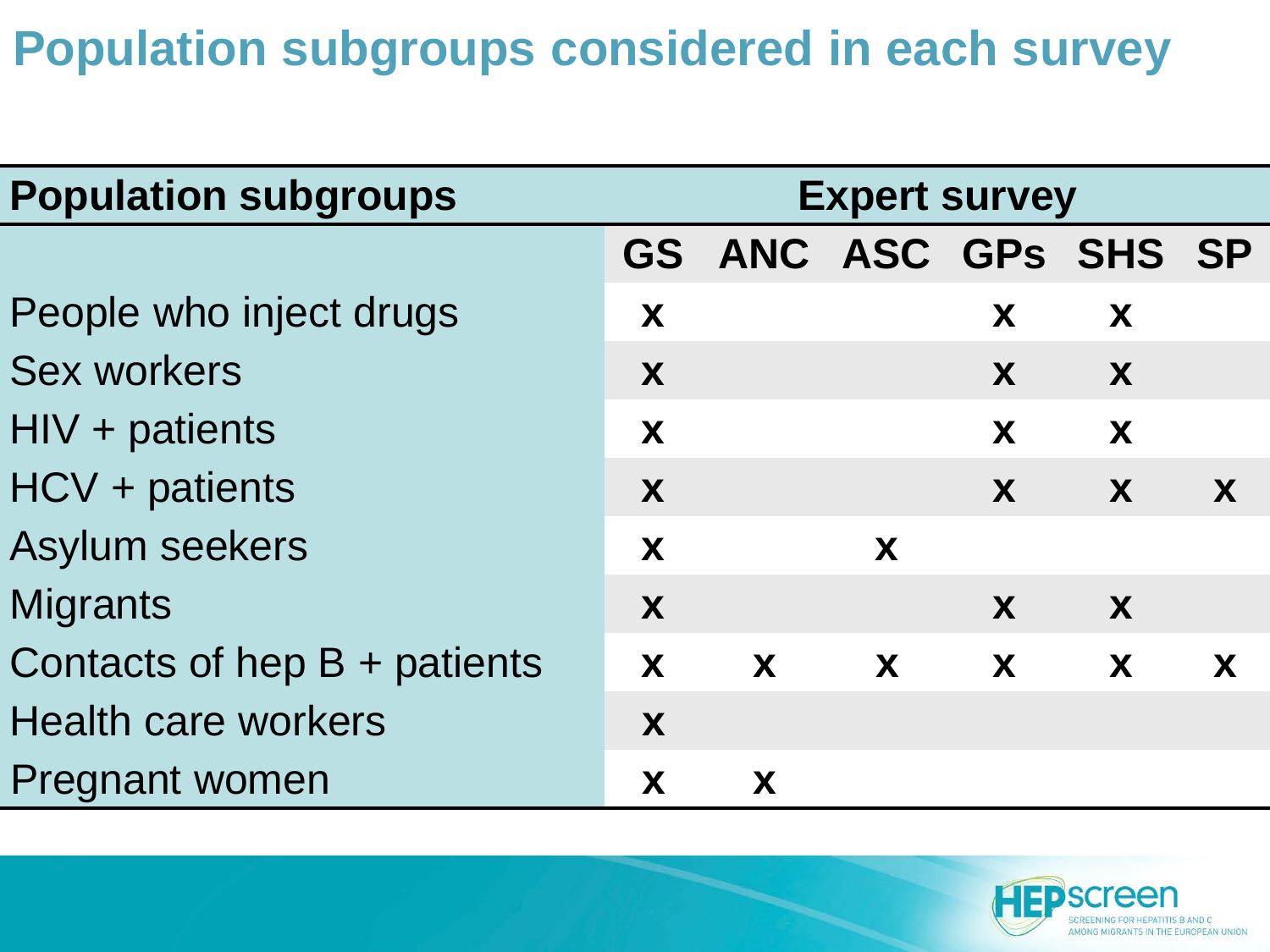#### **Materials and methods (III)**

 $\triangleright$  If at-risk individuals are vaccinated, is personal copayment/contribution required for the vaccination? □ GP and SHS surveys: PWID, sex workers, HCV and HIV positive patients, migrants **□ GS and ASC surveys: Asylum seekers** □ ANC survey: pregnant women

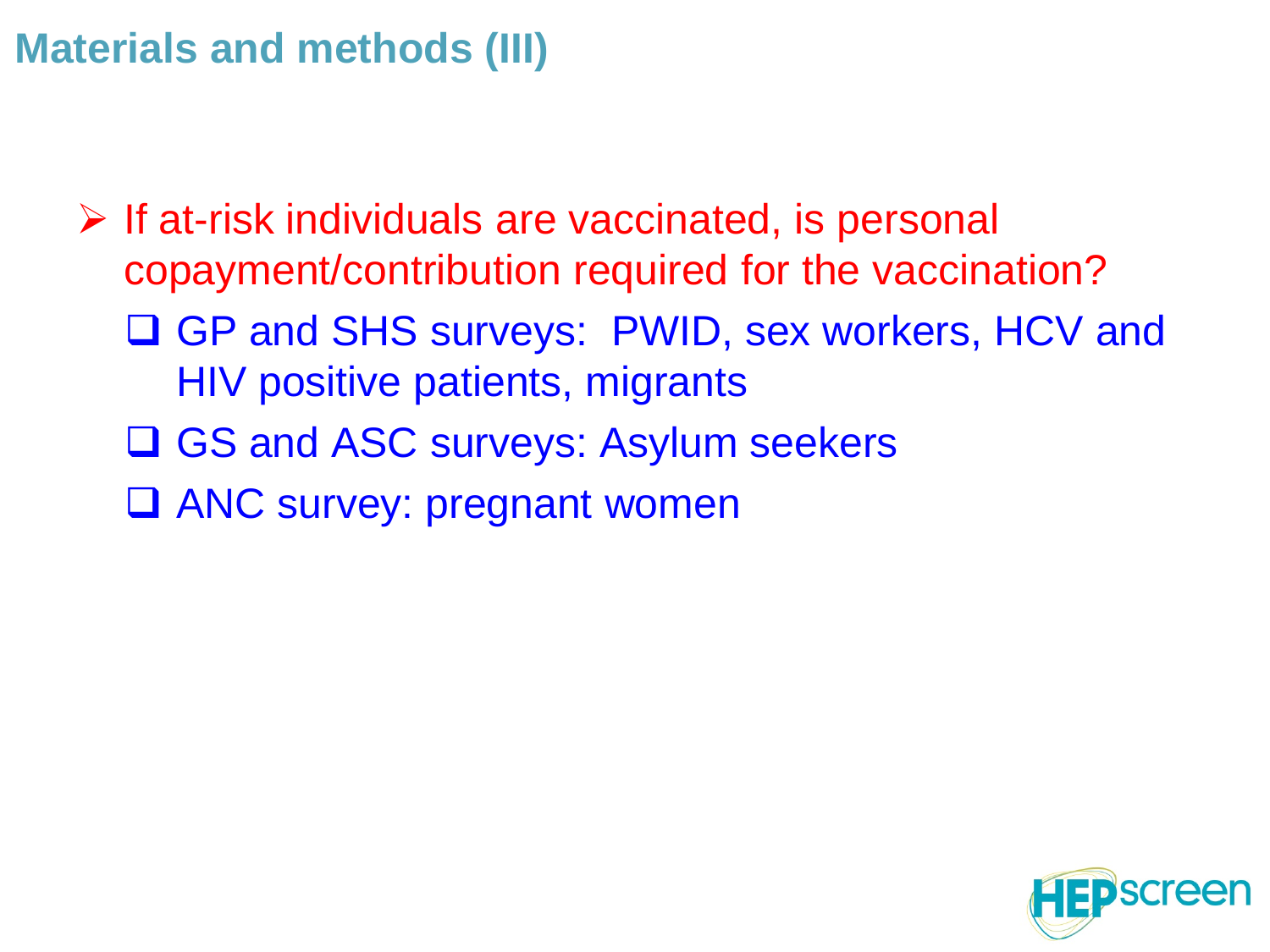#### **Results: invites sent and response by country**

|                        | Country   |           |           |           |     |           |               |  |
|------------------------|-----------|-----------|-----------|-----------|-----|-----------|---------------|--|
|                        | <b>UK</b> | <b>DE</b> | <b>NL</b> | <b>HU</b> | IT  | <b>ES</b> | <b>Totals</b> |  |
| <b>Invites</b><br>sent | 269       | 480       | 104       | 83        | 168 | 77        | 1181          |  |
| Complete<br>responses  | 51        | 71        | 56        | 23        | 60  | 25        | 286           |  |
| Response<br>rate       | 19%       | 15%       | 54%       | 28%       | 36% | 32%       | 24%           |  |

Since the analysis was restricted to the responses of those experts reporting that screening is offered, commonly or sometimes, to the aforementioned subgroups, the denominator was different for each group considered

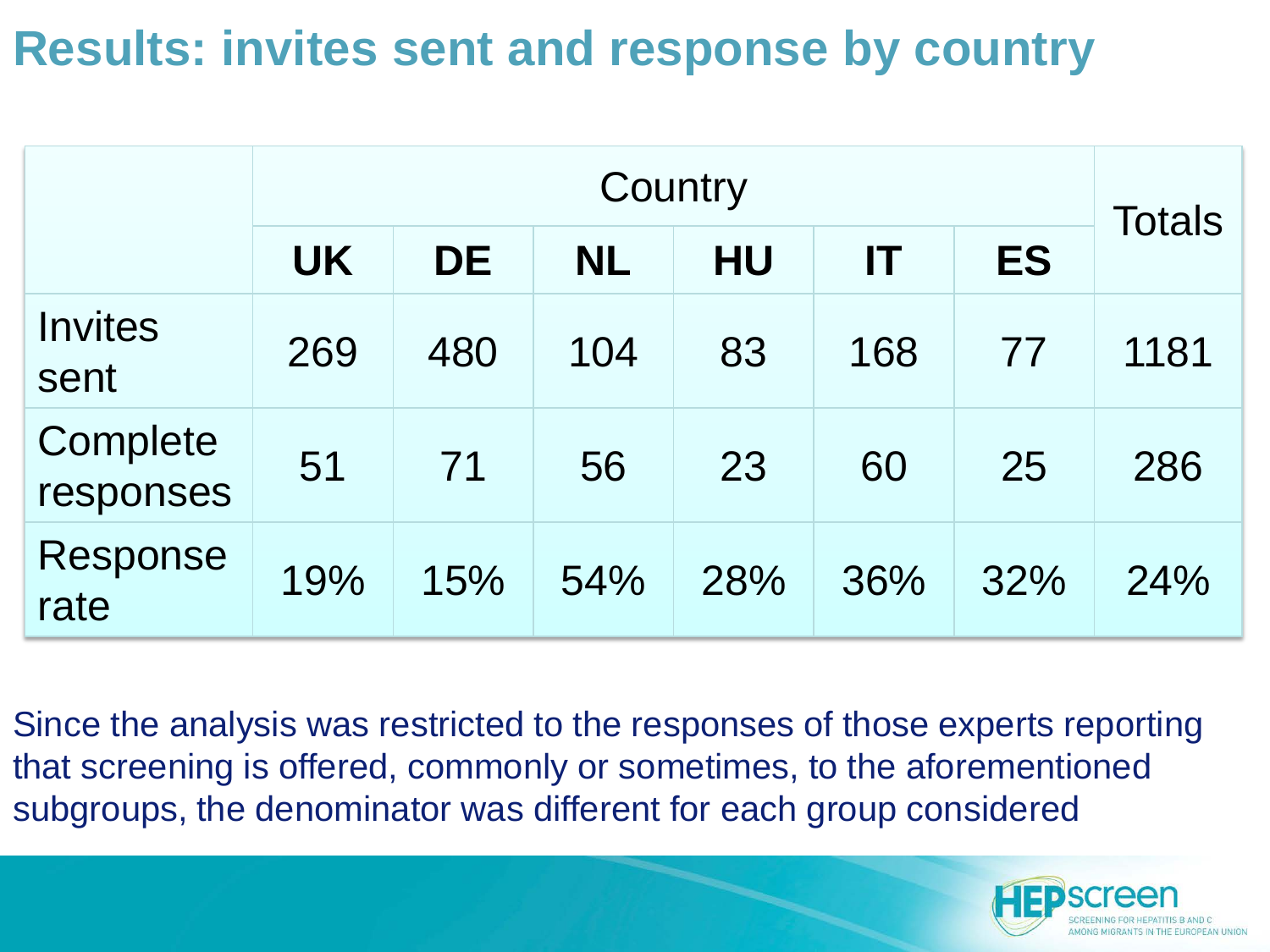# **Results: People who inject drugs**

In all countries hepatitis B vaccination is recommended and provided for PWID



**It is remarkable that in DE, NL, HU and IT, notable proportions of respondents reported that vaccination is offered intermittently or not offered at all**

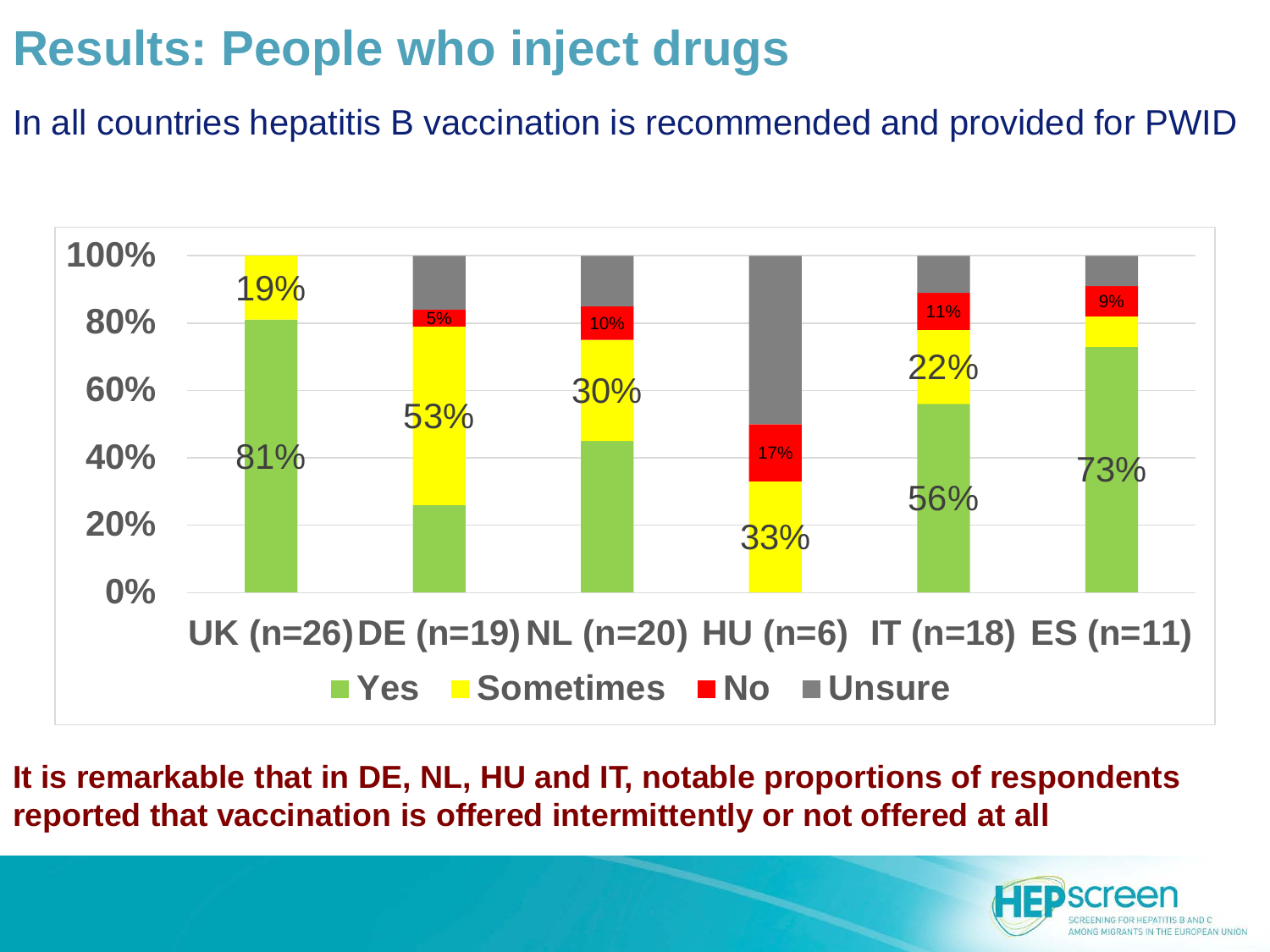#### **Copayment for people who inject drugs**



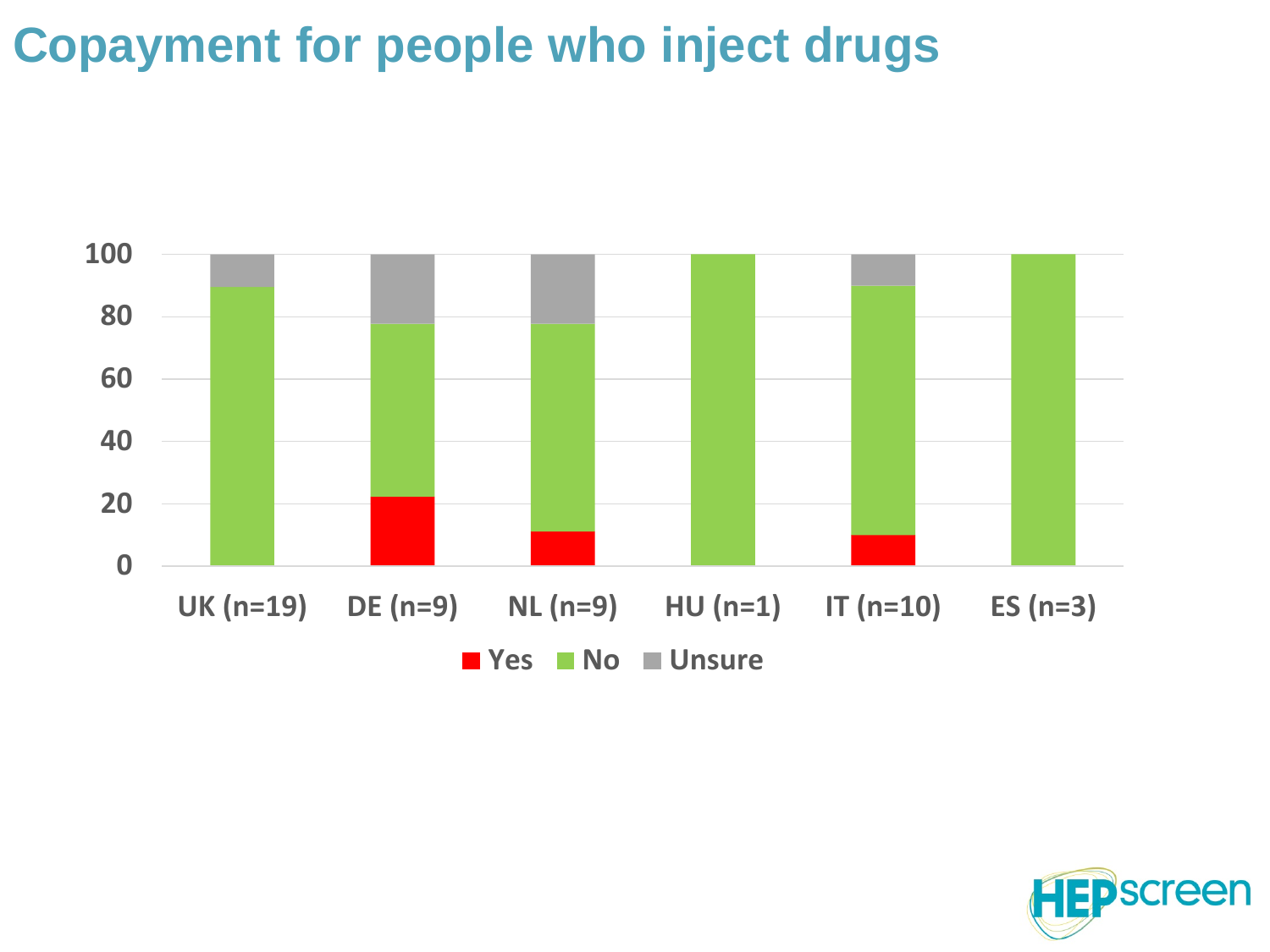#### **Results: Sex workers**

#### In all six countries hepatitis B vaccination is recommended and provided for sex workers



Notable proportions of respondents reported that vaccination is offered intermittently in DE, HU, IT and ES.

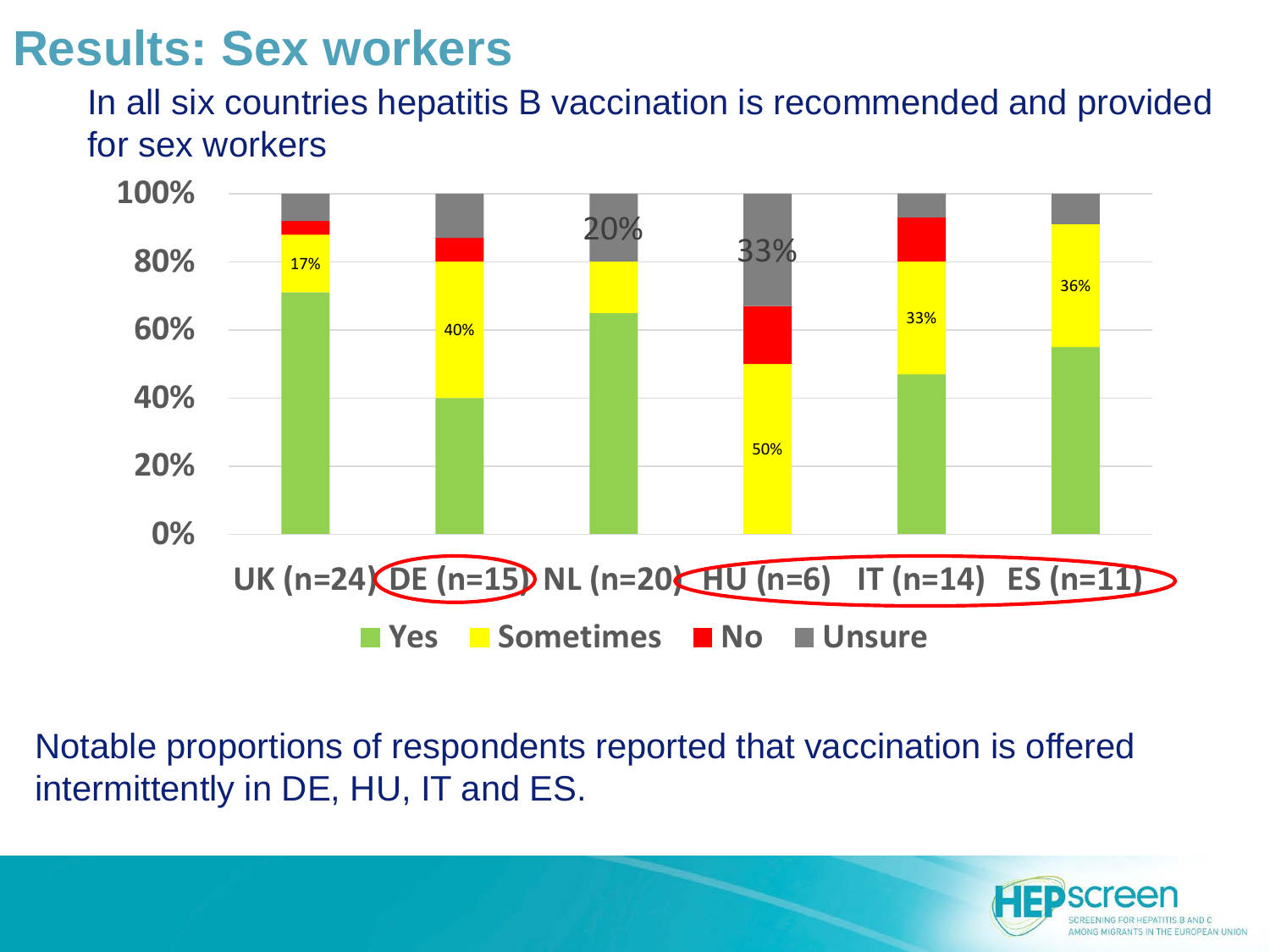#### **Copayment for sex workers**



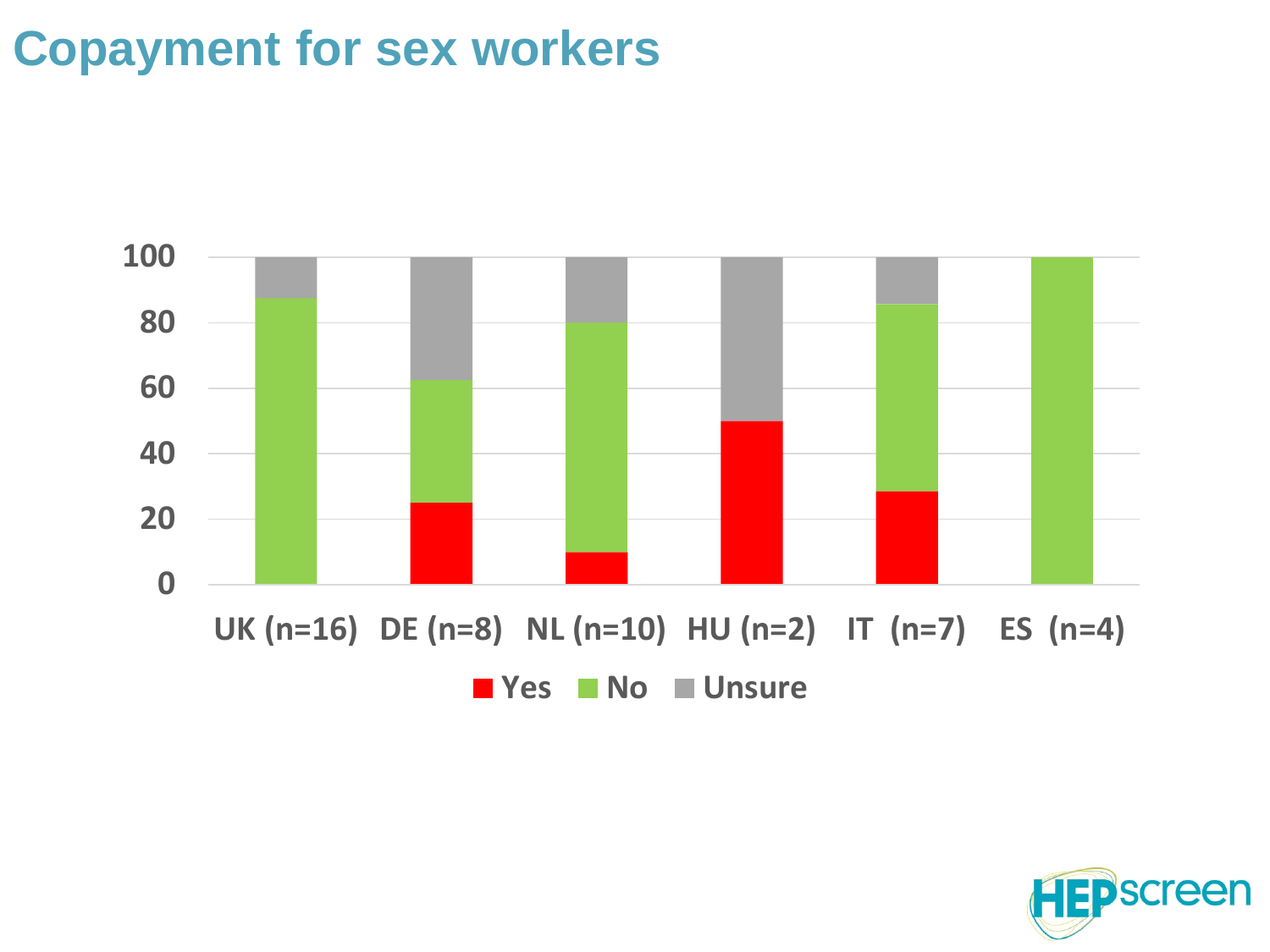# **Results: HIV positive patients**

According to the updated 2013 European AIDS Clinical Society (EACS) guidelines, HIV positive individuals lacking anti-HBs antibodies should be offered vaccination to prevent HBV infection



Large proportions of respondents in DE and in NL reported that hepatitis B vaccination is not systematically offered to HIV positive patients who are screened and found negative for HBV and 50% HU and 28% in IT were unsure

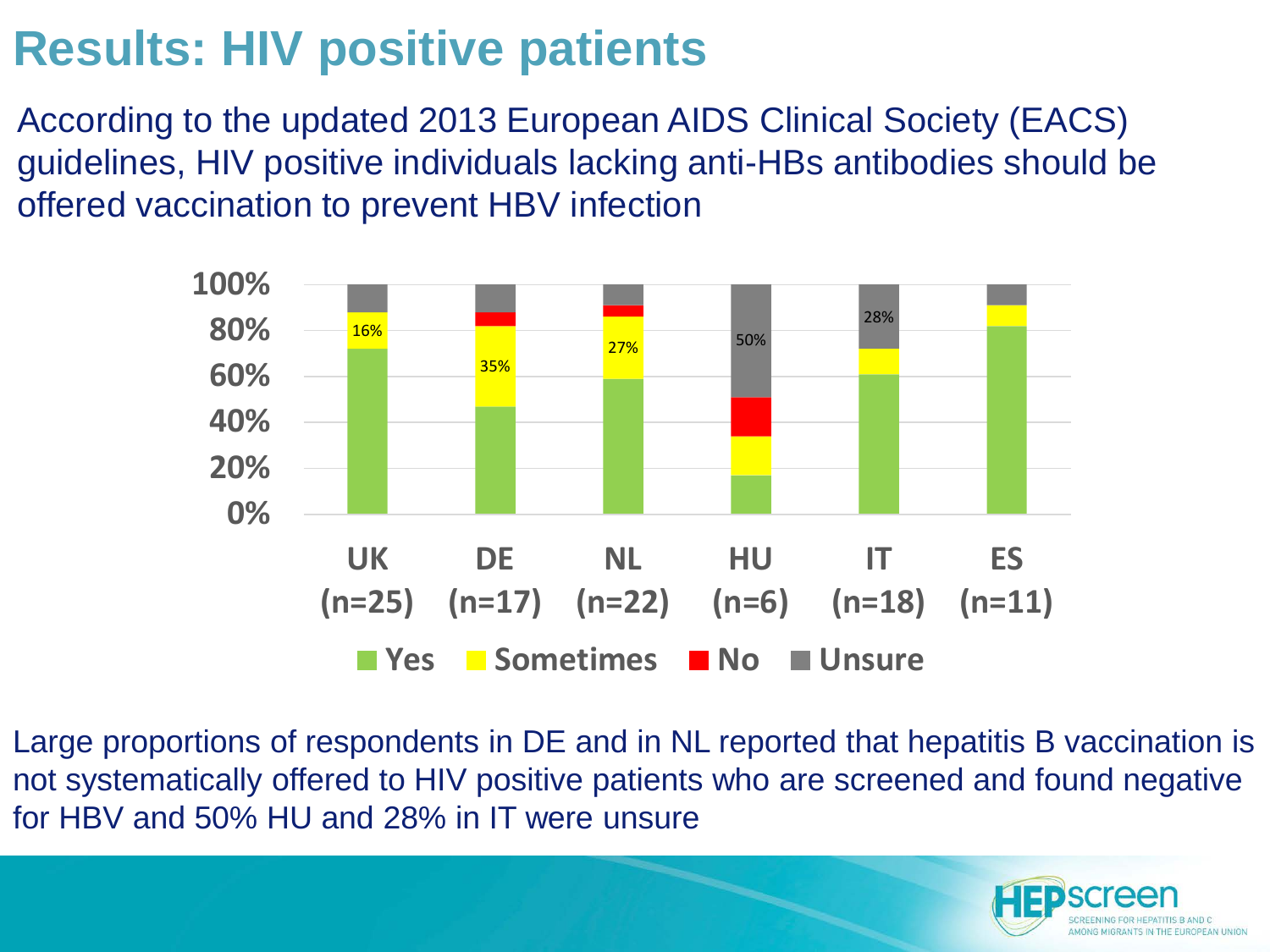#### **Copayment for HIV positive patients**



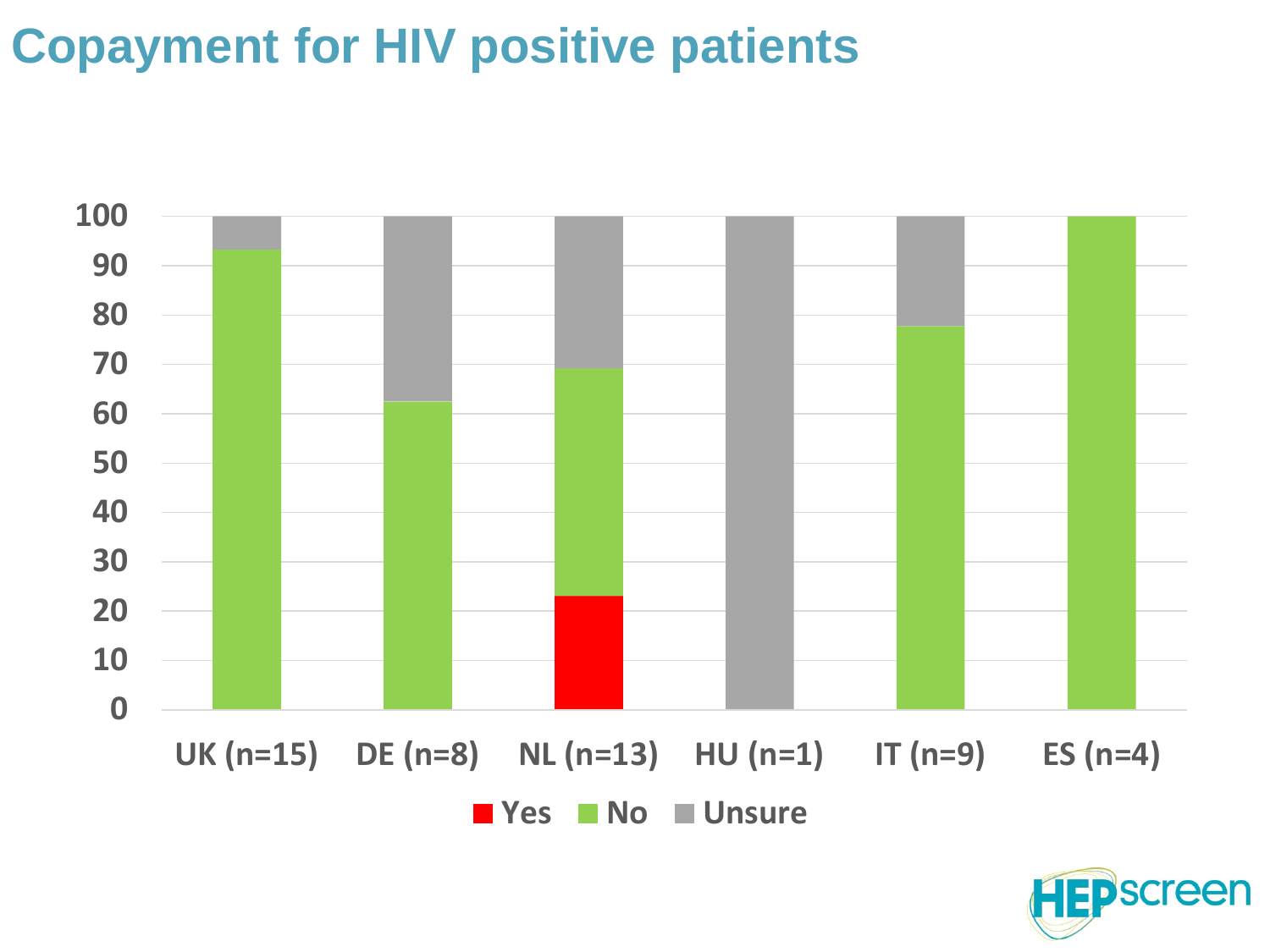#### **Results: HCV positive patients**

Patients with chronic liver diseases should undergo hepatitis A and B vaccination early in the natural history of the disease



Results from the survey, however, show that HBV vaccine is offered commonly to HCV positive individuals according to more than half of respondents only in the UK and in Spain

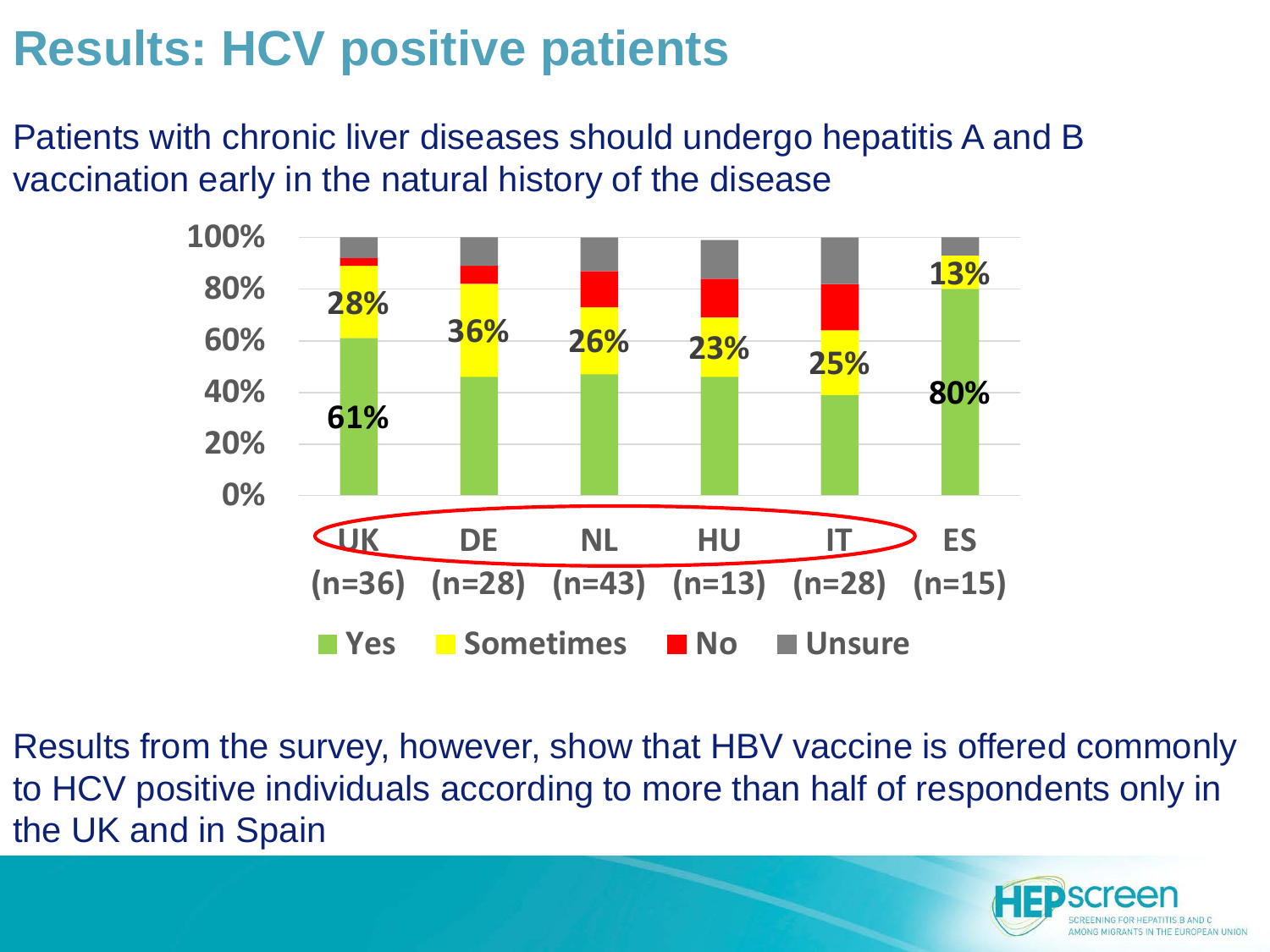#### **Copayment for HCV positive patients**



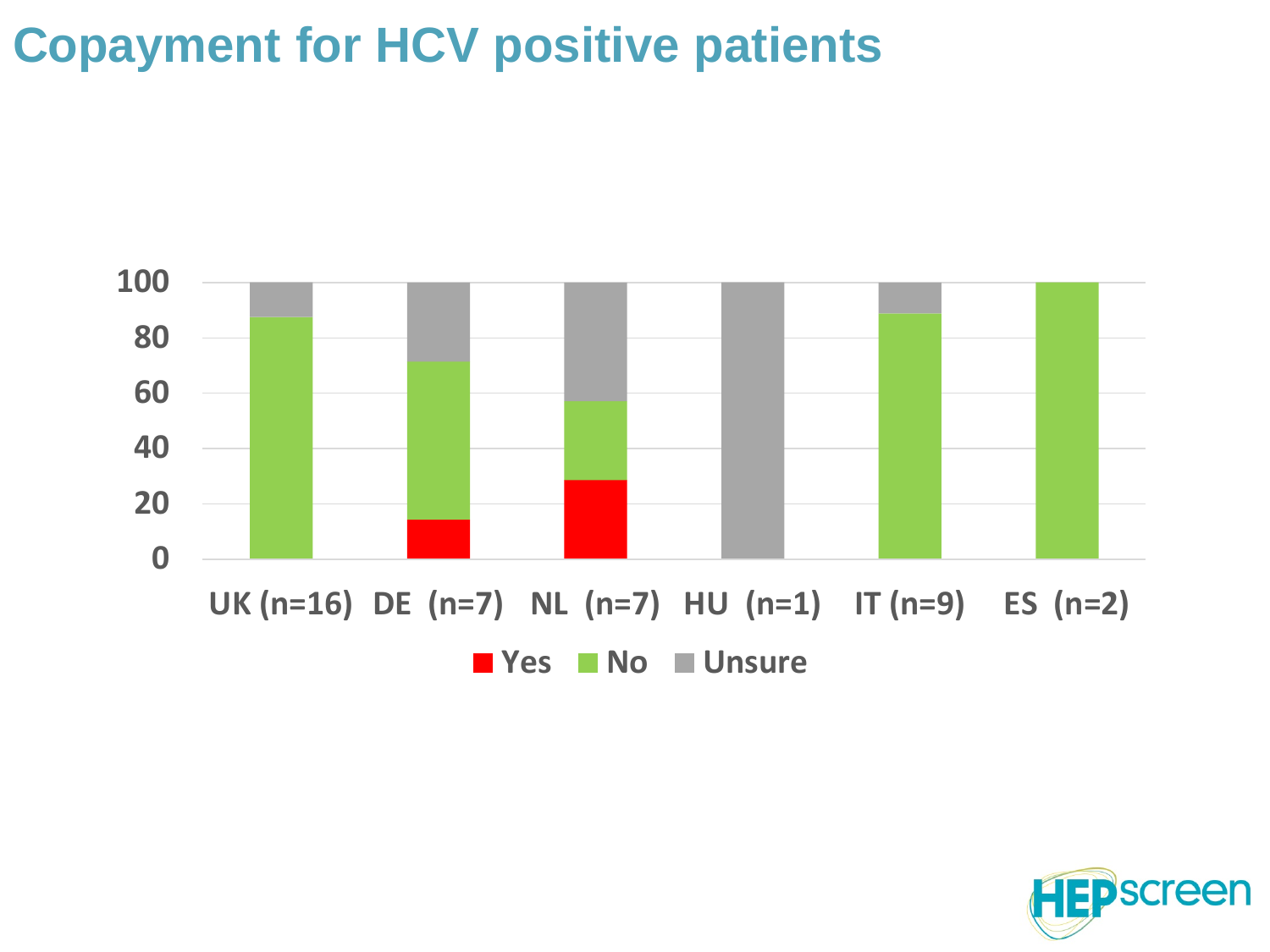#### **Results: Asylum seekers**



Asylum seekers are commonly vaccinated according to more than half of the respondents only in the Netherlands. Widespread uncertainty about vaccination practices for asylum seekers was reported.

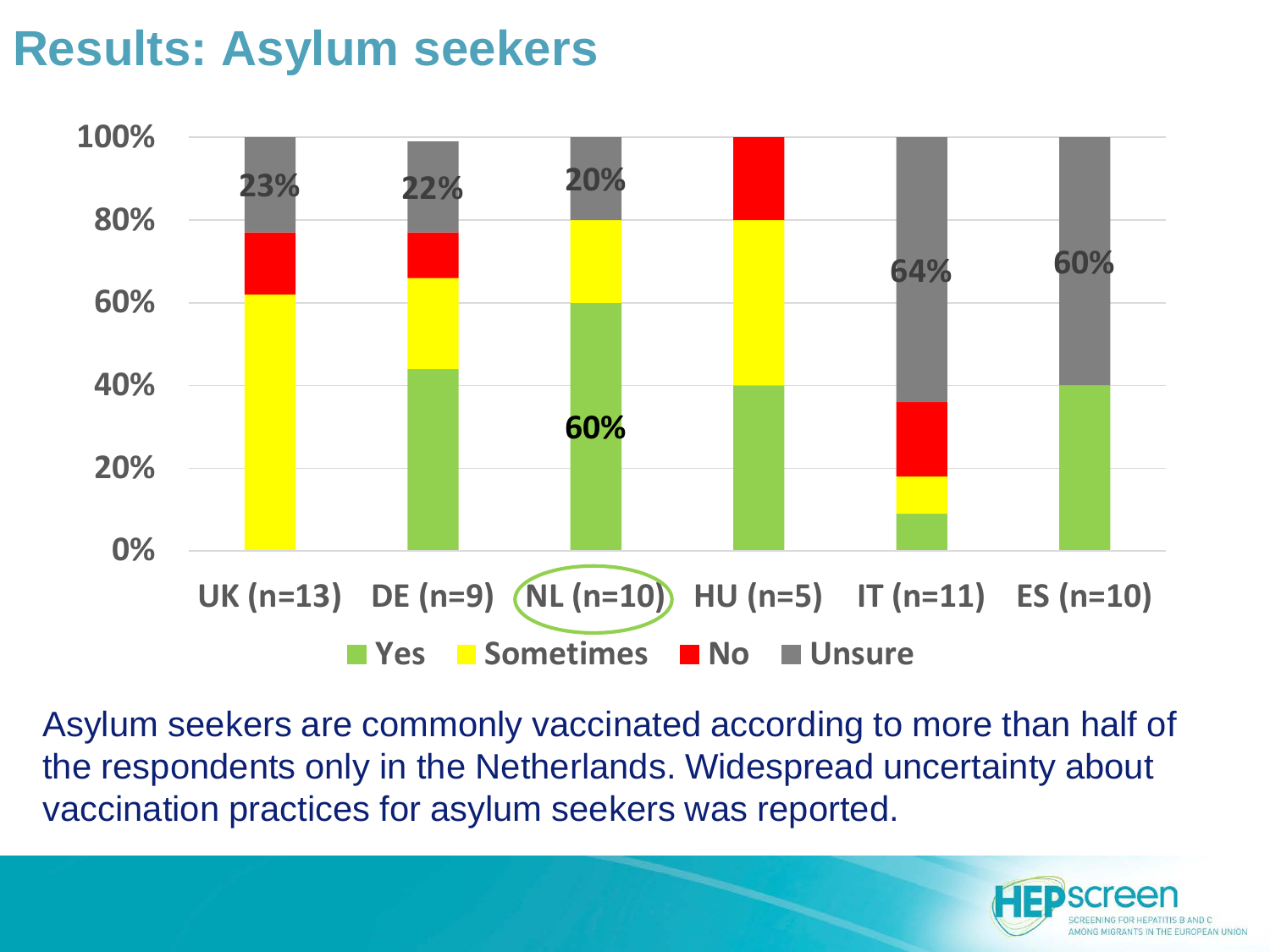### **Copayment for asylum seekers**



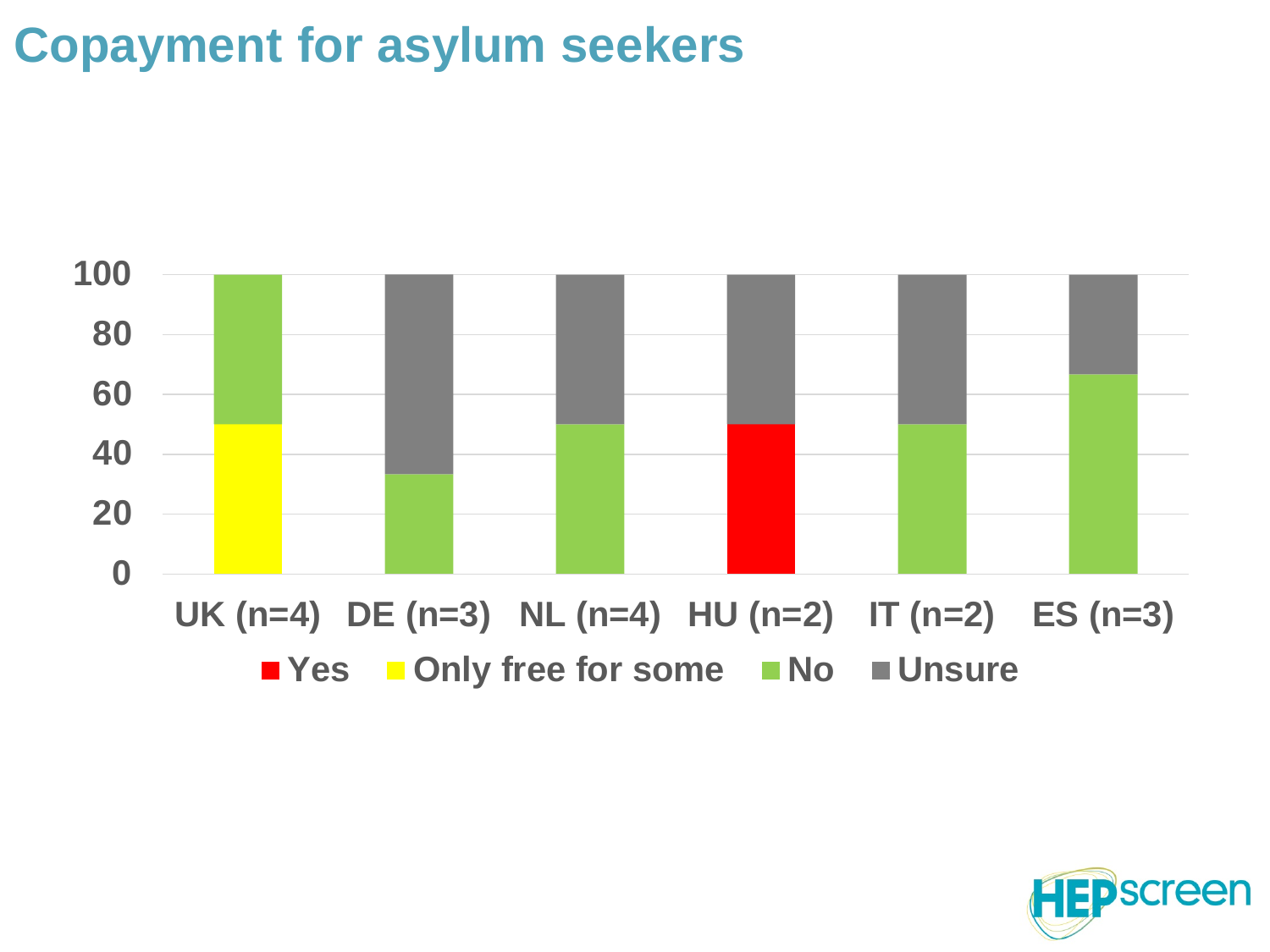#### **Results: Migrants**



Only in Spain the majority of respondents reported that, after screening, hepatitis B negative migrants from hepatitis B endemic areas are commonly vaccinated. A lack of awareness of the current practices of vaccination of migrants from endemic areas was identified among a high proportion of experts in all study countries

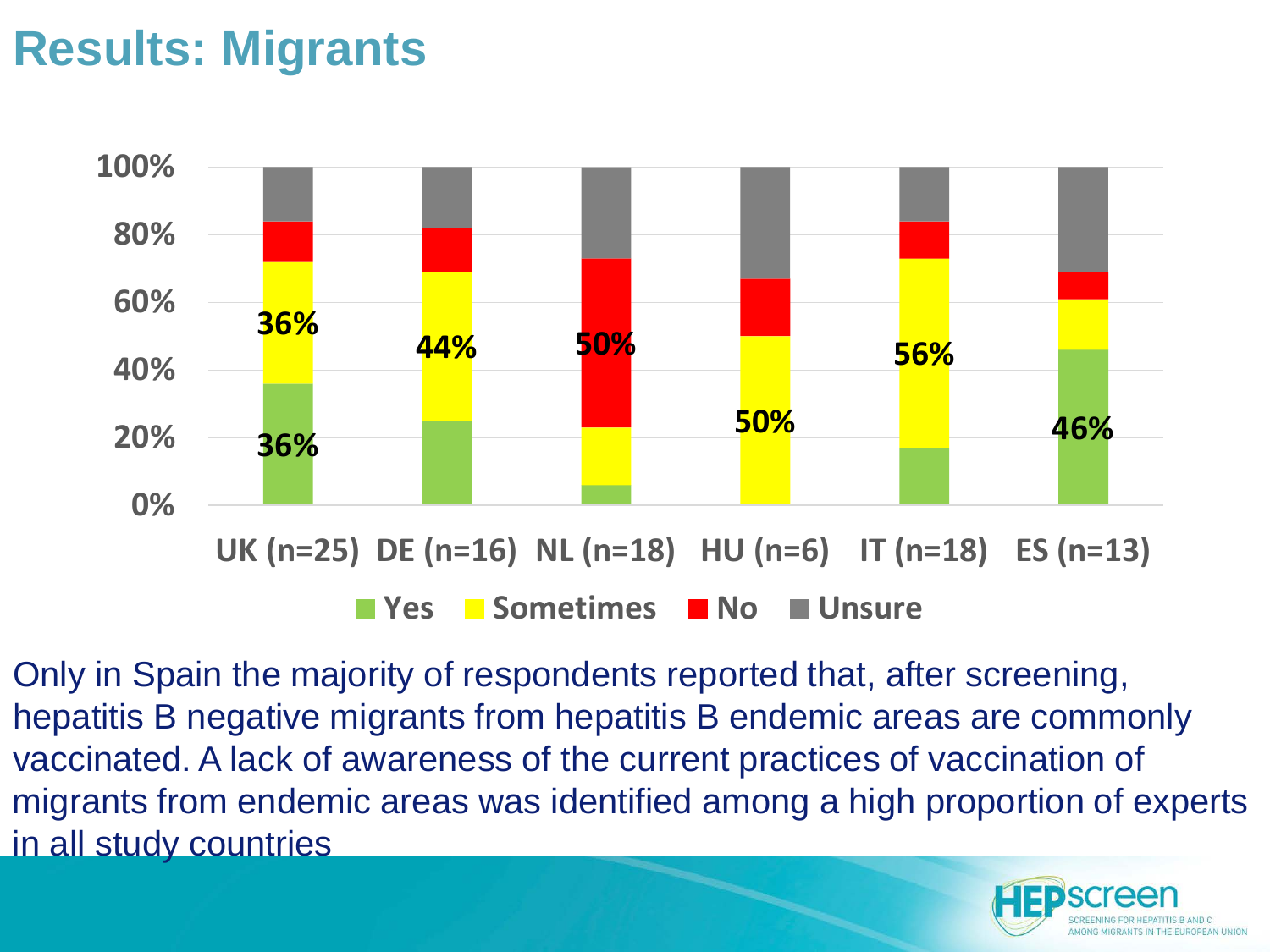#### **Copayment for migrants**



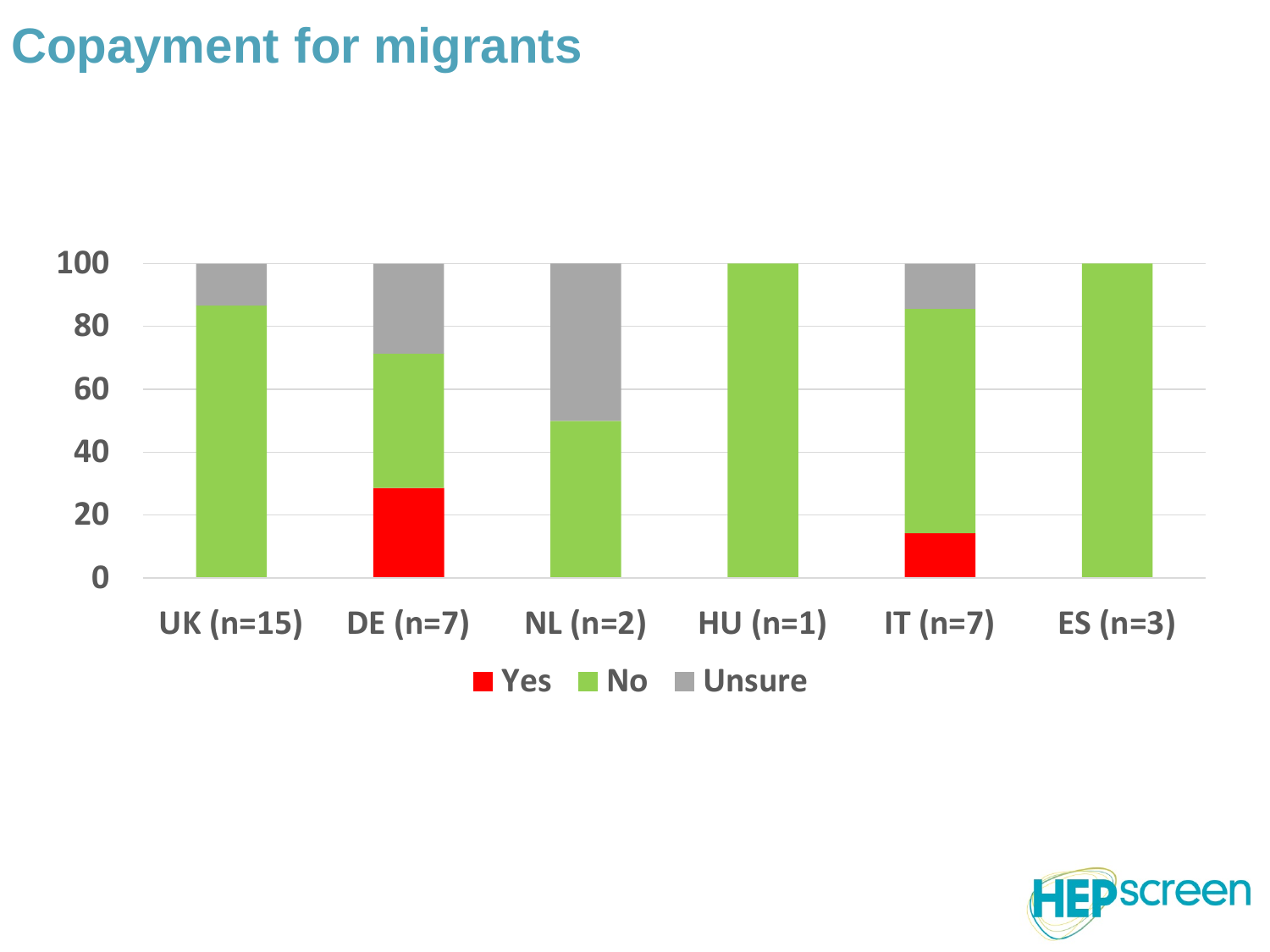#### **Results: Contacts of chronic hepatitis B patients**

All countries recommend hepatitis B vaccination for contacts



Vaccination commonly offered to contacts in most countries, but lack of awareness among segments of experts in DE and in IT

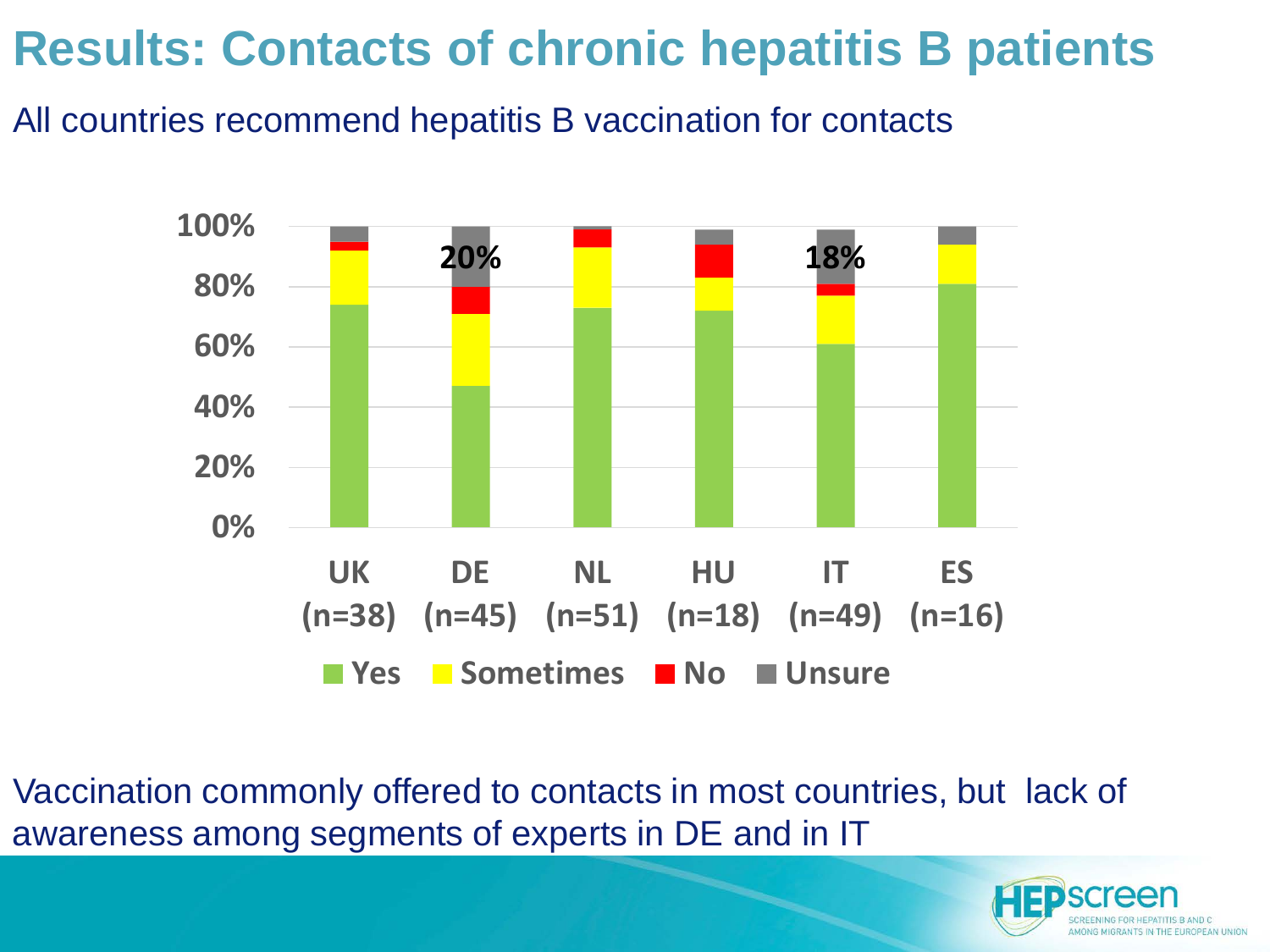#### **Results: Health care workers**

Current hepatitis B vaccination practices are in line with current policies



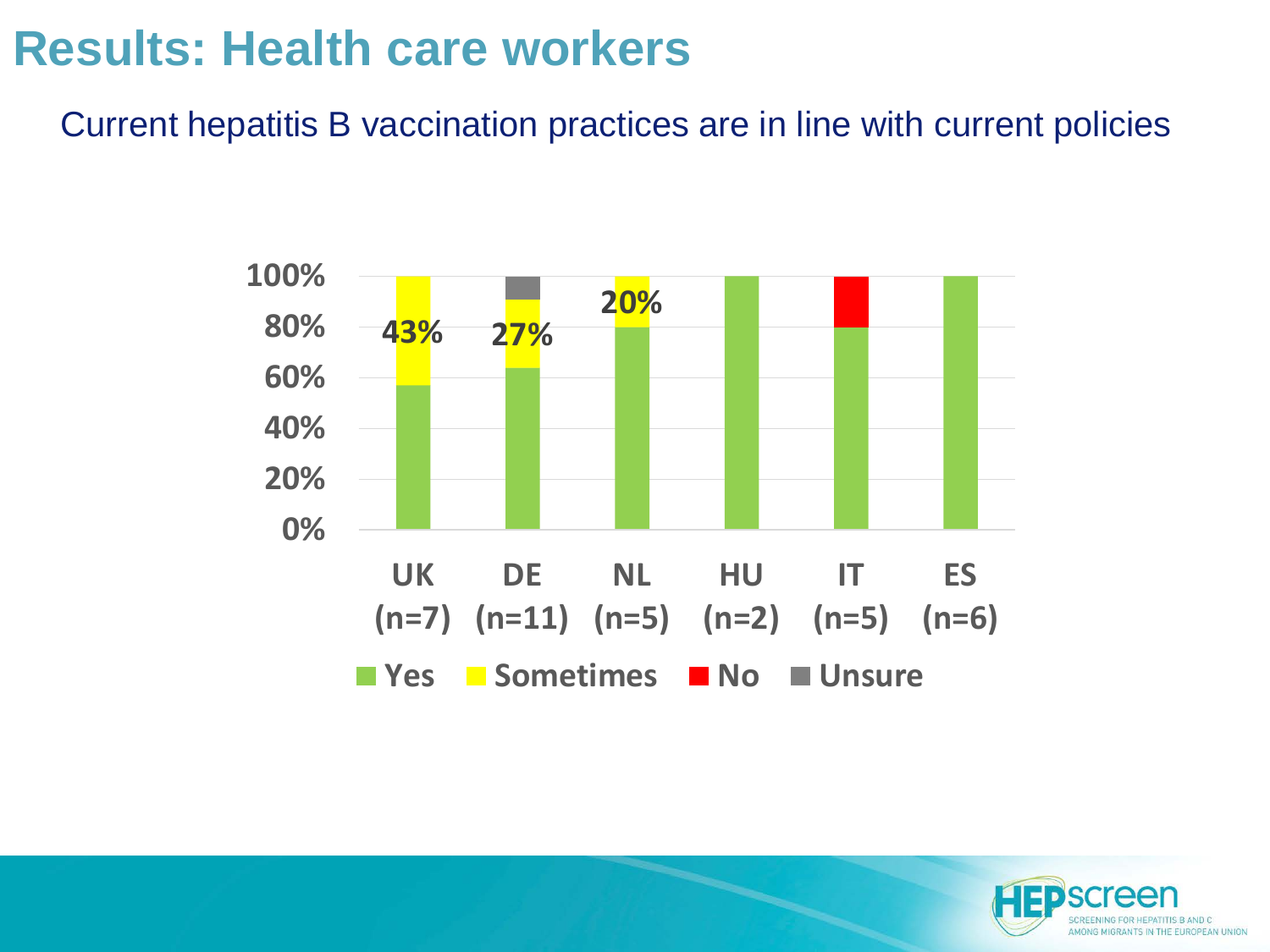#### **Results: Pregnant women**

To prevent newborns from HBV infection, all pregnant women should be screened for HBsAg, this is the case in all six countries. European guidelines recommending the post-partum vaccination of women identified as at-risk for HBV infection during pregnancy have not been issued



Our findings too confirm that hepatitis B vaccination is generally not offered to unvaccinated women post birth

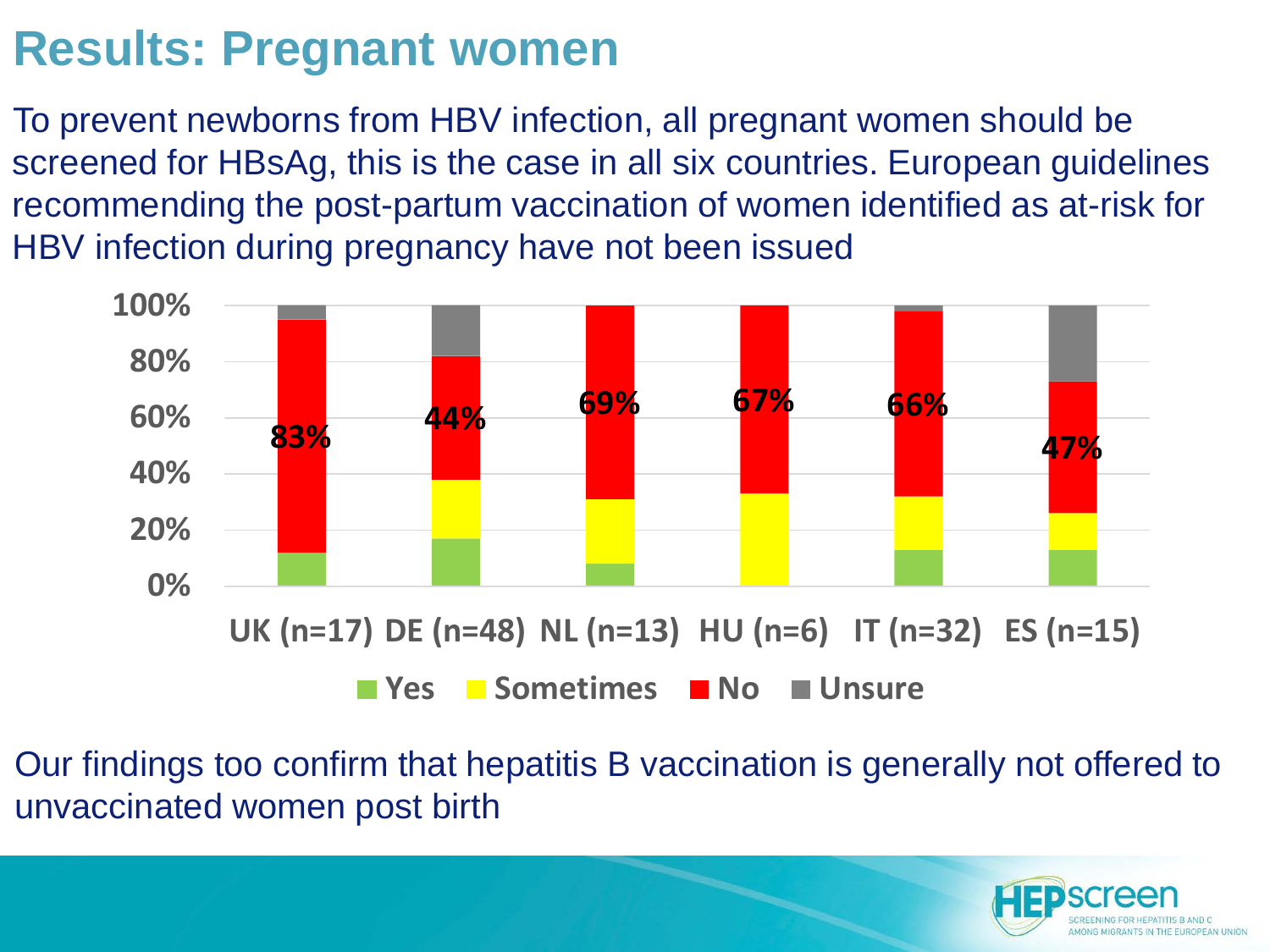# **Copayment for pregnant women**



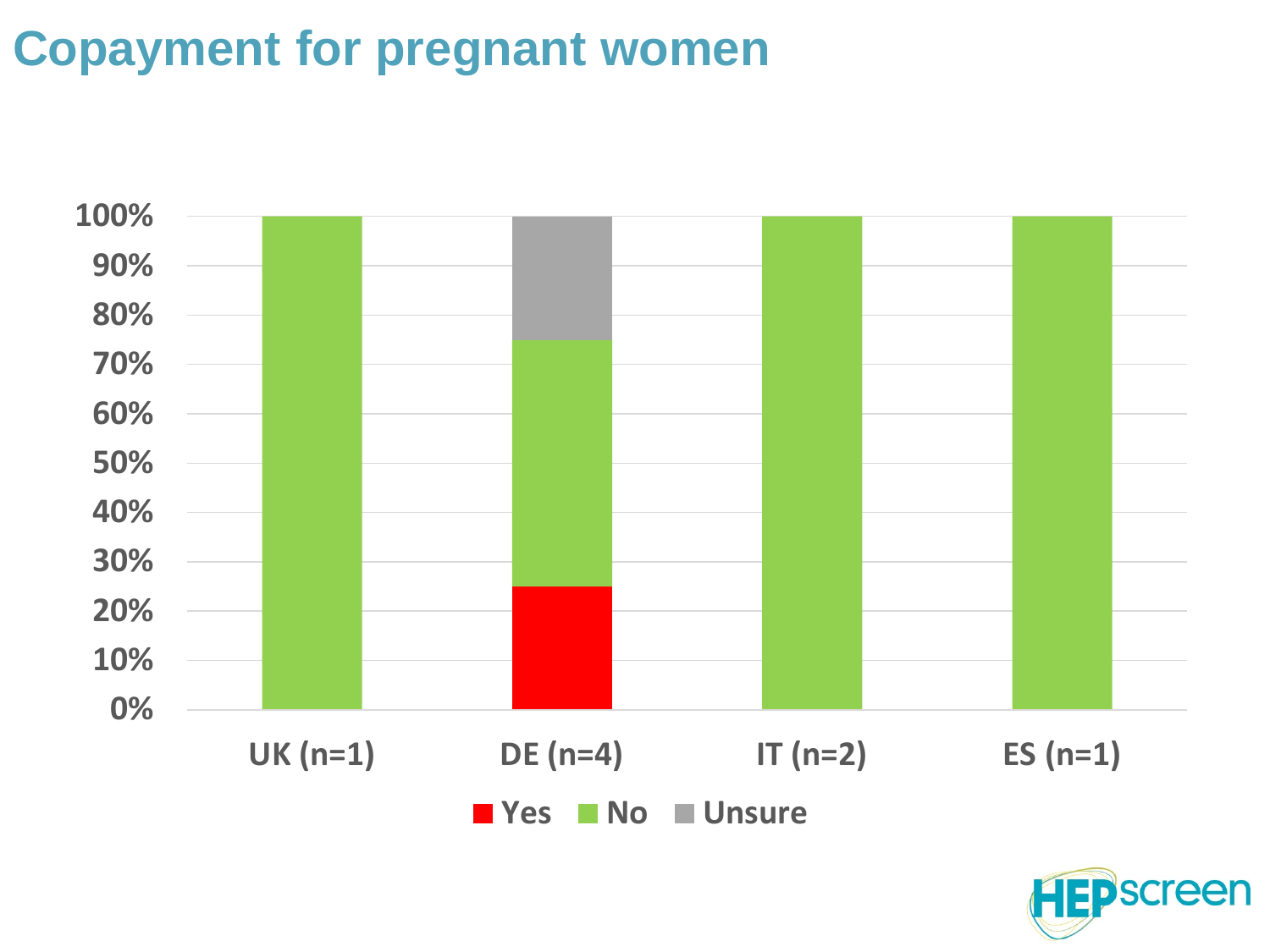# **Conclusions (I)**

- Not always vaccination is offered commonly to at-risk groups prioritized by national policies
- Subjective, non-uniform vaccination practices are likely to exacerbate health inequalities
- There is a need for clear and precise hepatitis B vaccination policies developed specifically for different professional groups (specifying who is responsible for screening and vaccinating)
- Important to tackle the barriers
- Vaccination has to be free for the at-risk groups
- Adequate compensation

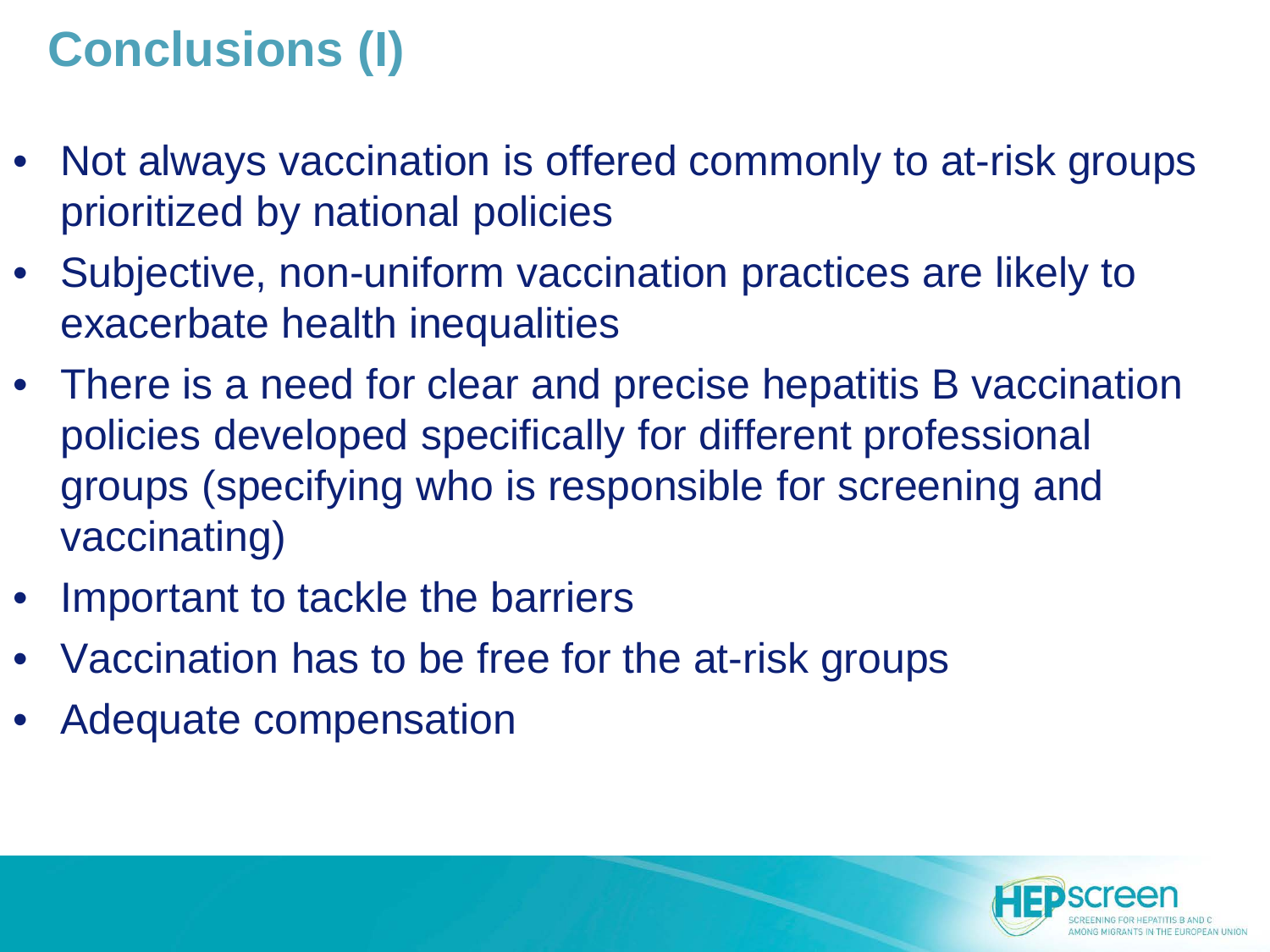# **Conclusions (II)**

- A better understanding and application of the recommendations could be ensured through the implementation of education and training of health care professionals
- One method would be by strengthening the vaccinology content and introducing vaccination policy courses in the medical and paramedical curriculum of future cohorts of doctors and nurses
- The only sure way to make the elimination of hepatitis B a foreseeable and realistic objective is through universal childhood immunization
- Targeted programmes for hard to reach subgroups, including undocumented migrants

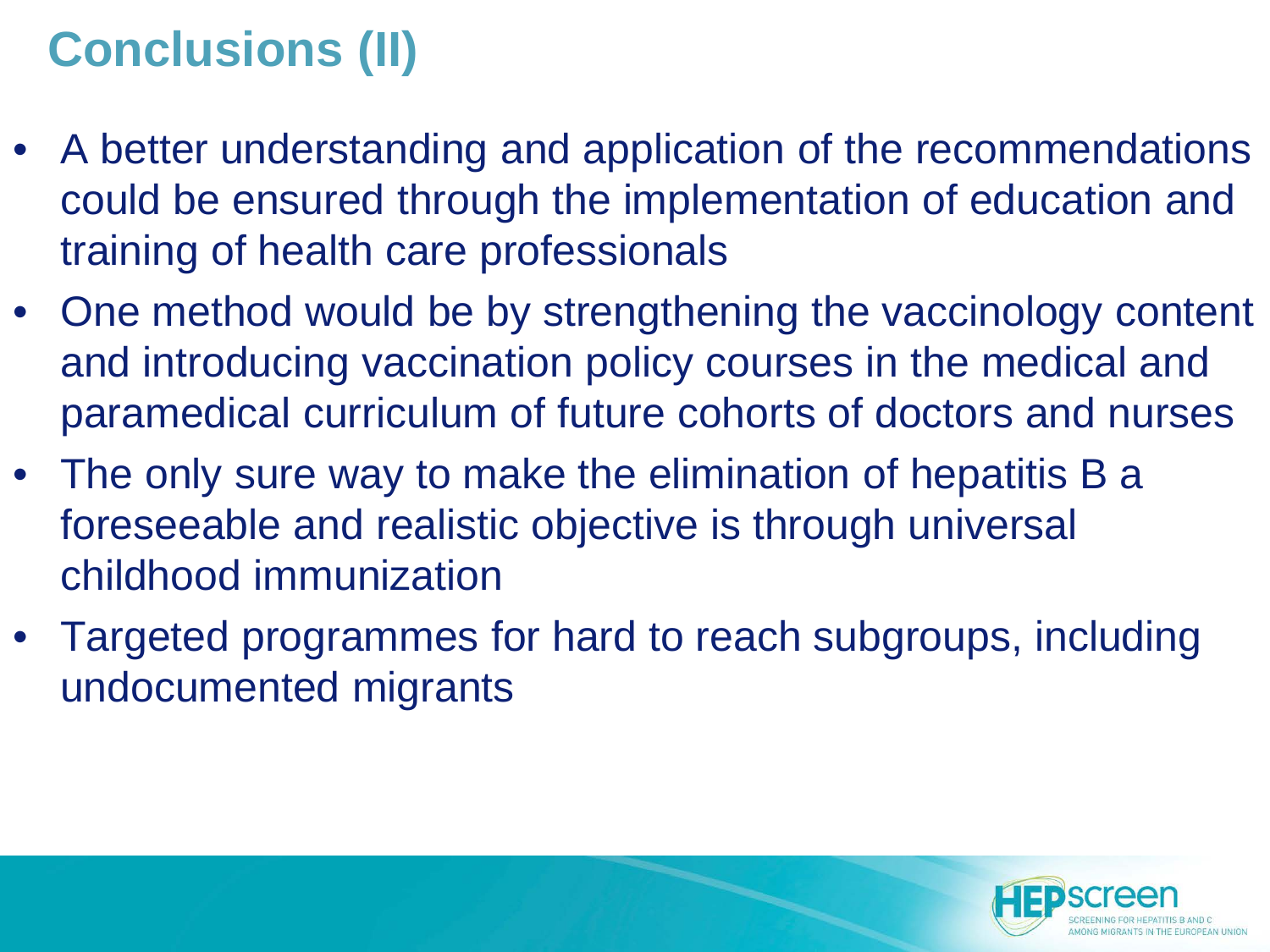

Hepatitis B: Are at-risk individuals vaccinated if screened and found negative for HBV? Results of an online survey conducted in six EU countries $\hat{z}$ 

Miriam Levi<sup>a</sup>, Amena Ahmad<sup>b</sup>, Angela Bechini<sup>a</sup>, Sara Boccalini<sup>a</sup>, Quang Vinh Nguyen<sup>b</sup>, Irene Veldhuijzen<sup>c</sup>, Jan Hendrik Richardus<sup>d</sup>, Ralf Reintjes<sup>b</sup>, Paolo Bonanni<sup>a,\*</sup>

a Department of Health Sciences, University of Florence, Florence, Italy

<sup>b</sup> Department of Health Sciences, Hamburg University of Applied Sciences, Hamburg, Germany

<sup>c</sup> Division of Infectious Disease Control, Public Health Service Rotterdam-Rijnmond, Rotterdam, The Netherlands

<sup>d</sup> Department of Public Health, Erasmus MC, University Medical Center, Rotterdam, The Netherlands



CrossMark